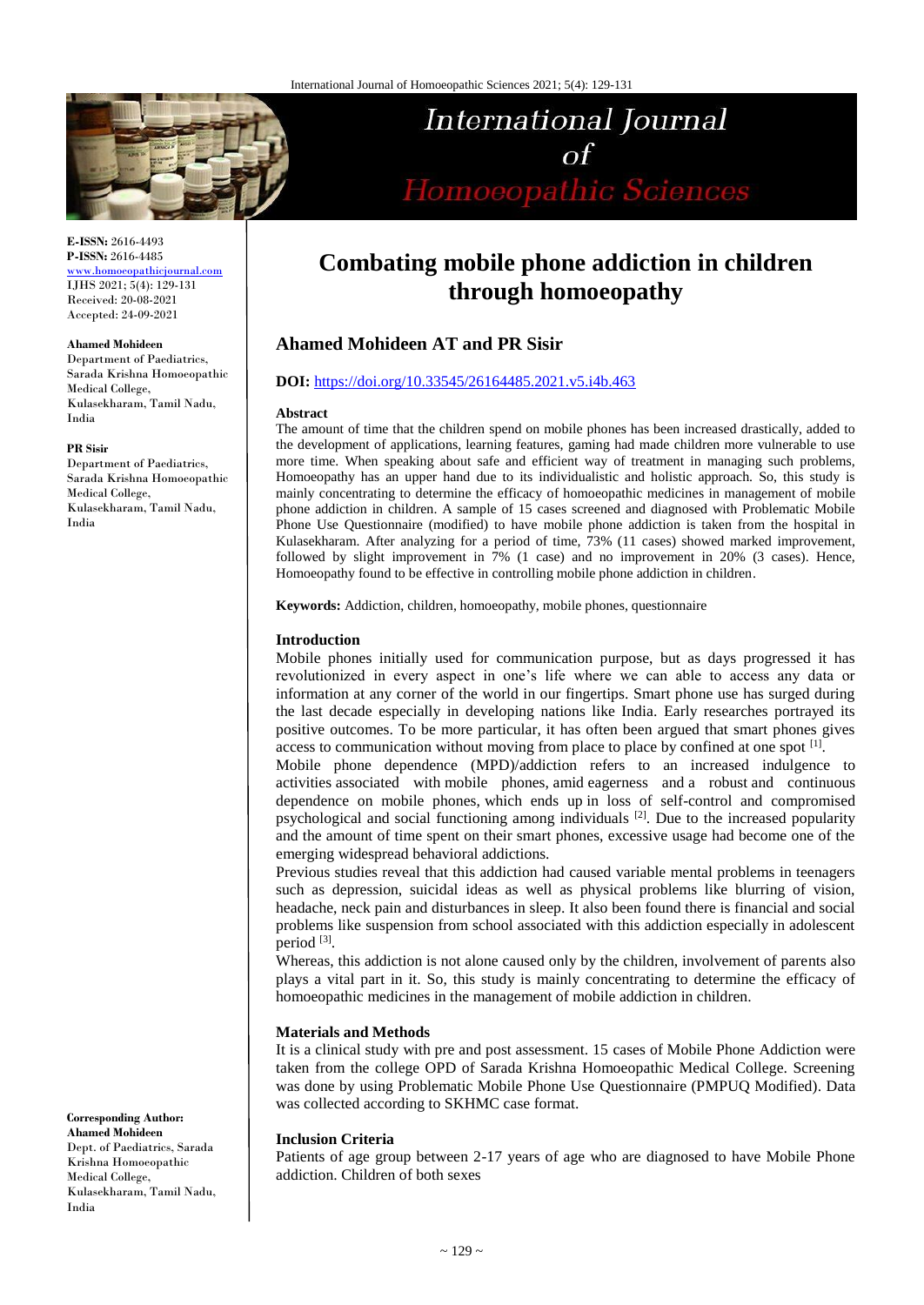#### **Exclusion Criteria**

Patients below 2 yrs and above 17 years of age. Patients of unwilling parents.

## **Intervention**

Medicine was selected based on the available totality of symptoms of the child. Potency was selected according to susceptibility of the patient. The outcome of the study is

assessed by the same questionnaire used for screening i.e., Problematic Mobile Phone Use Questionnaire (PMPUQ). Added to it, overall performance of the patients is also assessed. Statistical data is done by paired t test for pre and post score assessment.

# **Result Pre & Post Addiction Scores**



Fig 1: Pre and Post Assessment

**Distribution of cases according to improvement**



**Fig 2:** Inference